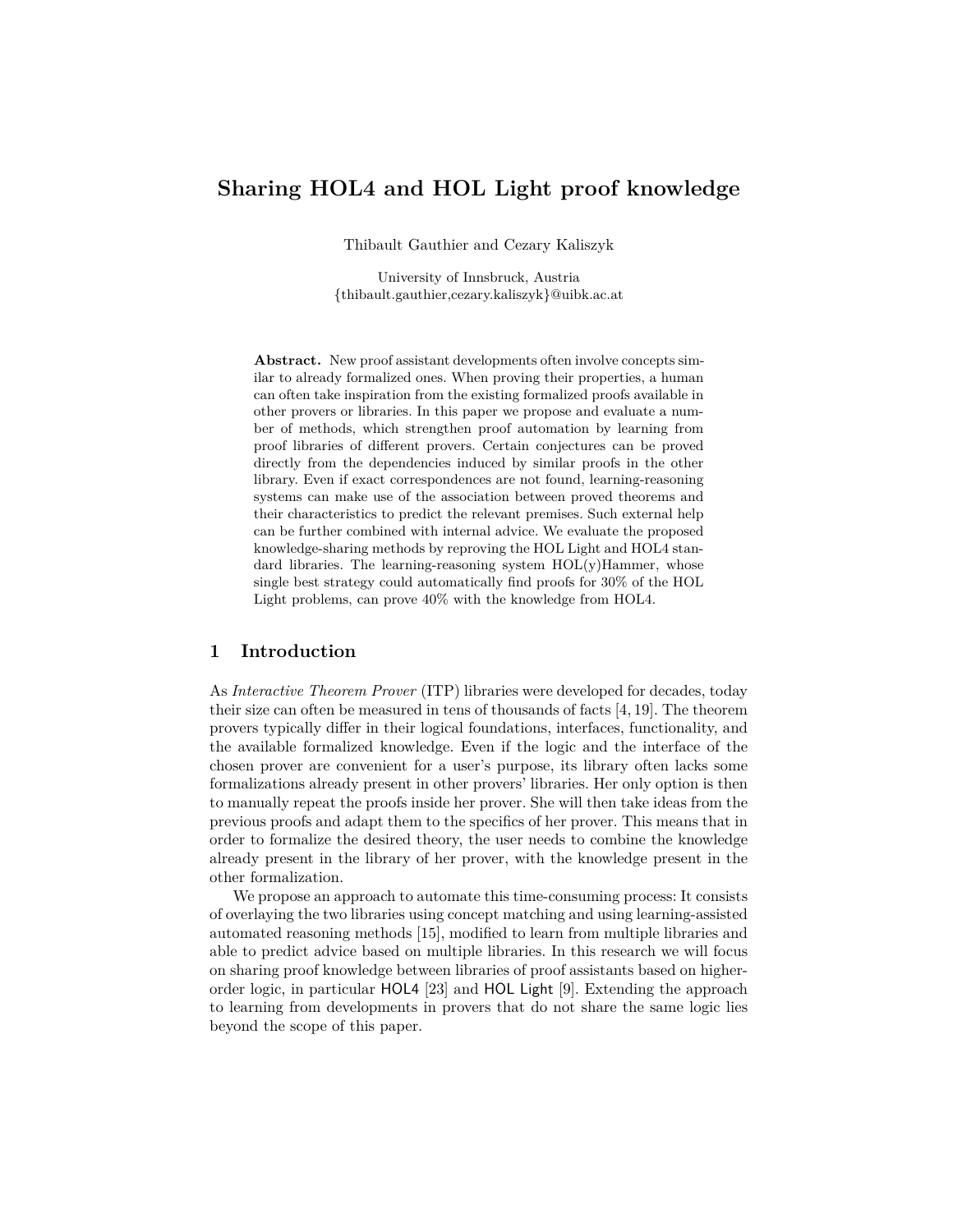Once a sufficient number of matching concepts is discovered, theorems and proofs about these concepts can be found in both libraries, and we can start to implement methods for using the combined knowledge in future proofs. To this end, we will use the AI-ATP system  $HOL(y)$ Hammer [15]. We will propose various scenarios augmenting the learning and prediction phases of  $HOL(y)$ Hammer to make use of the combined proof library. In order to evaluate the approach, we will simulate incrementally reproving a prover's library given the knowledge of the library of the other prover. The use of the combined knowledge significantly improves the proof advice quality provided by  $HOL(y)$ Hammer. Our description of the approach focuses on HOL Light and HOL4, but the method can be applied to any pair of provers for which a mapping between the logics is known.

#### **1.1 Related work**

As reuse of mathematical knowledge formalizations is an important problem, it has already been tackled in a number of ways. In the context of higher-order logic, OpenTheory [12] provides cross-prover packages, which allow theory sharing and simplify development. These packages provide a high-quality standard library, but need to be developed manually. The *Common HOL Platform* [1] provides a way to re-use the proof infrastructure across HOL provers.

Theory morphisms provide a versatile way to prove properties of objects of the same structure. The idea has been tried across Isabelle formalizations in the AWE framework by Bortin et al. [5]. It also serves as a basis for the MMT (Module system for Mathematical Theories) framework [22].

With our method, this principle was developed in both directions. We first search for similar properties of structures to find possible morphism between different fields. We then use these conjectured morphisms to translate the properties between the two fields. Our main idea is that we don't prove the isomorphism which is often a complex problem but we learn from the knowledge gained from the derived properties. Moreover, even when the two fields are not completely isomorphic, the method often gives good advice. Indeed, suppose the set of reals in one library were incorrectly matched to the set of rationals in the other, we can still rely on properties of rationals that are also true for reals.

A direct approach is to create translations between formal libraries. This can only be applied when the defined concepts have the same or equivalent definitions. The HOL/Import translation from HOL4 and HOL Light to Isabelle/HOL implemented by Obua and Skalberg [20] already mapped a number of concepts. This was further extended by the second author [13] to map 70 concepts, including differently defined real numbers. HOL Light has also been translated into Coq by Keller and Werner [18]. It is the first translation between systems based on significantly different logics. In each of these imports, the mapping of the concepts has been done manually.

Compared with manually defined translations, our approach can find the mappings and the knowledge that is shared automatically. It can also be used to prove statements that are slightly different and in some cases even more general. Additionally, the proof can use preexisting theorems in the target library. On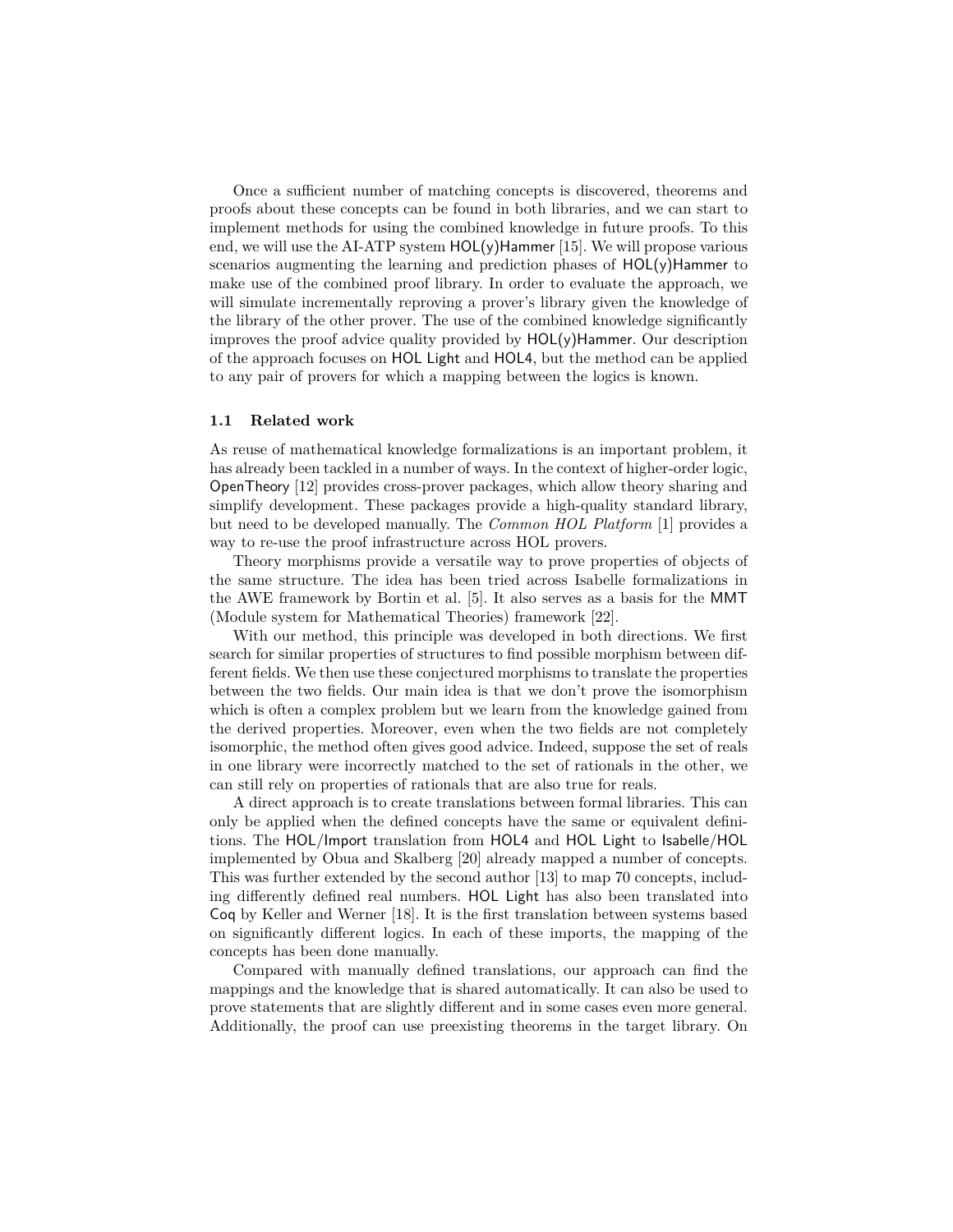the other hand, when a correct translation is found by hand, it is guaranteed to succeed, while our approach relies on AI-ATP methods which fail for some goals. The possibility of combining the two approaches is left open.

**Overview** The rest of this paper is organized as follows. In Section 2, we introduce the AI-ATP system HOL(y)Hammer and describe automatic recognition of similar concepts in different formal proof developments. In Section 3, we propose a number of scenarios for combining the knowledge of multiple provers. In Section 4, we evaluate the ability to reprove the HOL4 and HOL Light libraries using the combined knowledge. In Section 5 we conclude and present an outlook on the future work.

## **2 Preliminaries**

## **2.1 HOL(y)Hammer**

HOL(y)Hammer [16] is an AI-ATP proof advice system for HOL Light and HOL4. Given a user conjecture, it uses machine learning to select a subset of the accessible facts in the library, that are likely to prove the conjecture. It then translates the conjecture together with the selected facts to the input language of one of the available ATP systems to find the exact dependencies necessary to prove the theorem in higher-order logic. This method is also followed by the system Sledgehammer [21].

In this section we shortly describe how  $HOL(y)$ Hammer processes conjectures, as we will augment some of these steps in Section 3. First, we describe how libraries are exported. Then, we explain how the exported objects and dependencies are processed to find suitable lemmas. Finally, we briefly show how the conjecture can be proven from these lemmas. More detailed descriptions of these steps are presented in [15, 7].

**Export** We will associate each ITP library with the set of constants and theorems that it contains. In particular, the type constructors will also be regarded as constants in this paper. As a first step, we define a format for representing formulas in type theory, as we aim to support formulas from various provers. A subset of this format is chosen to represent the higher-order logic statements in HOL Light and HOL4. Each object is exported in this format with additional information about the theory where it was created. The theory information will let us export incompatible developments (i.e. ones that can not be loaded into the same ITP session or even originate from different ITPs) into  $HOL(y)$ Hammer [14]. Additionally, we can fully preserve the names of the original constants in the export. Finally, the dependencies of each theorem (i.e the set of theorems which were directly used to proved it) are extracted. This last step is achieved by patching the kernels of HOL4 and HOL Light.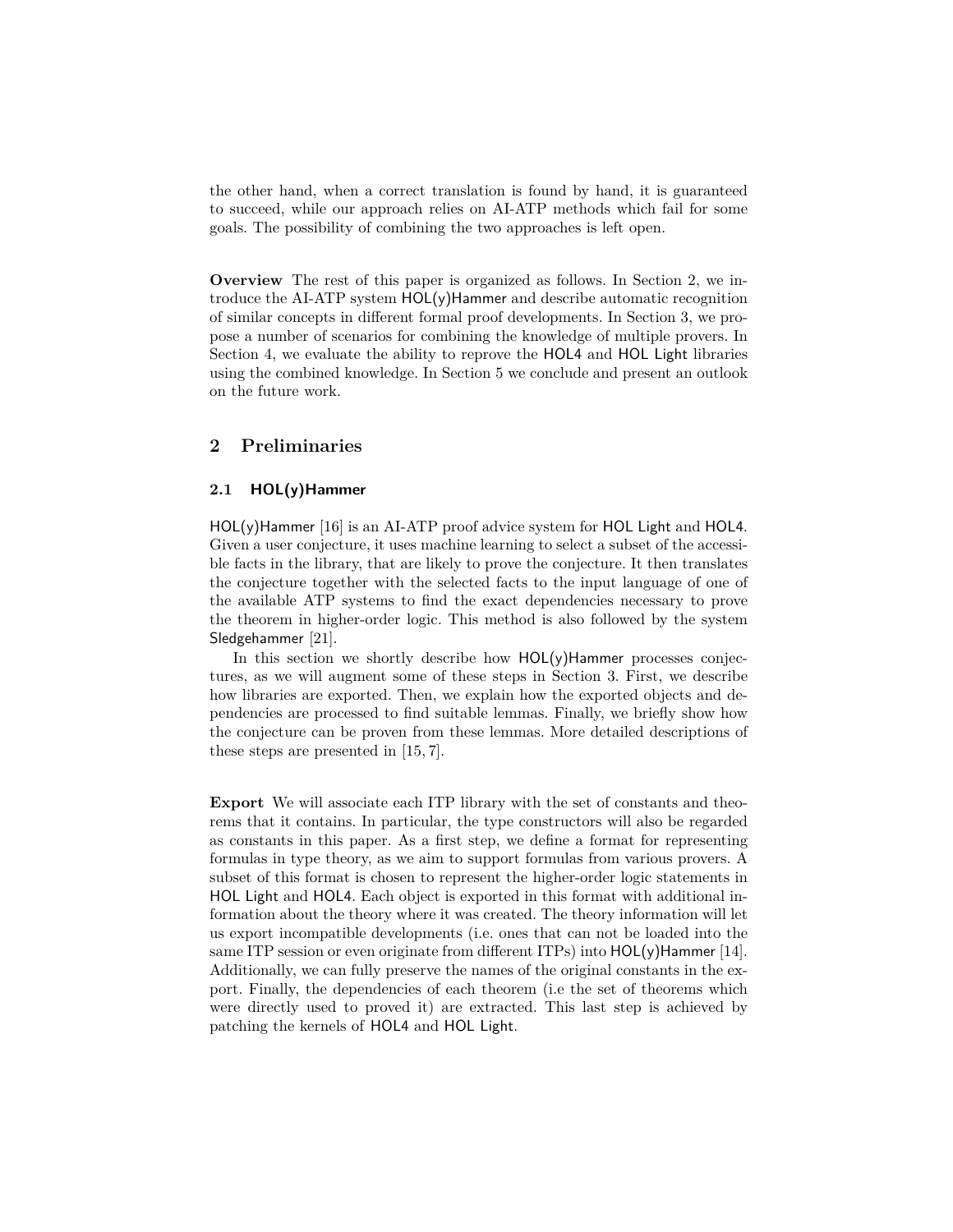**Premise selection** The premise selection algorithm takes as input an (often large) set of accessible theorems, a conjecture, and the information about previous successful proofs. It returns a subset of the theorems that is likely to prove the conjecture. It involves three phases: feature extraction, learning, and prediction.

The features of a formula are a set of characteristics of the theorem, which we represent by strings. Depending on the choice of characterization, it can simply be the list of the constants and types present in the formula, or the string representation of the normalized sub-terms of the formula, or even features based on formula semantics [17]. The *feature extraction* algorithm takes a formula as input and computes this set.

A relation between the features of conjectures and their dependencies is inferred from the features of all proved theorems and their dependencies by the *learning* algorithm. This step effectively finds a function that given conjecture characteristics finds the premises that are likely to be useful to prove this conjecture. *Prediction* refers to the evaluation of this function on a given conjecture.

These phases will be influenced by the concept matching (see Section 2.2) and differentiated in each of the scenarios (see Section 3).

**Translation and reconstruction** A fixed number of most relevant predicted lemmas (all the experiments in this paper fix this number to 128, as it has given best results for HOL in combination with E-prover [7]) are translated together with the conjecture to an ATP problem. If an ATP prover is able to find a proof, various reconstruction methods are attempted. The most basic reconstruction method is to inspect the ATP proof for the premises that were necessary to prove the conjecture. This set is usually sufficiently small, so that certified ITP proof methods (such as MESON [8] or Metis [11]) can prove the higher-order counterpart of the statement and obtain an ITP theorem.

### **2.2 Concept Matching**

Concept matching [6] allows the automatic discovery of concepts from one proof library or proof assistant in another. An AI-ATP method can benefit from the library combination only when some of the concepts in the two libraries are related: Without such mappings the sets of features of the theorems in each library are disjoint and premise selection can only return lemmas from the library the conjecture was stated in. As more similar concepts are matched (for example we conjecture that the type of integers in HOL4 h4/int and the type of integers in HOL Light hl/int describe the same type), the feature extraction mechanism will characterize theorems talking about the matched concepts by the same features. As a consequence, we will also get predicted lemmas from the other library. We will discuss how such theorems from a different library can be used without sacrificing soundness in Section 3.

For a step by step of the concept matching algorithm, we will refer to our previous work [6] and only present here a short summary and the changes that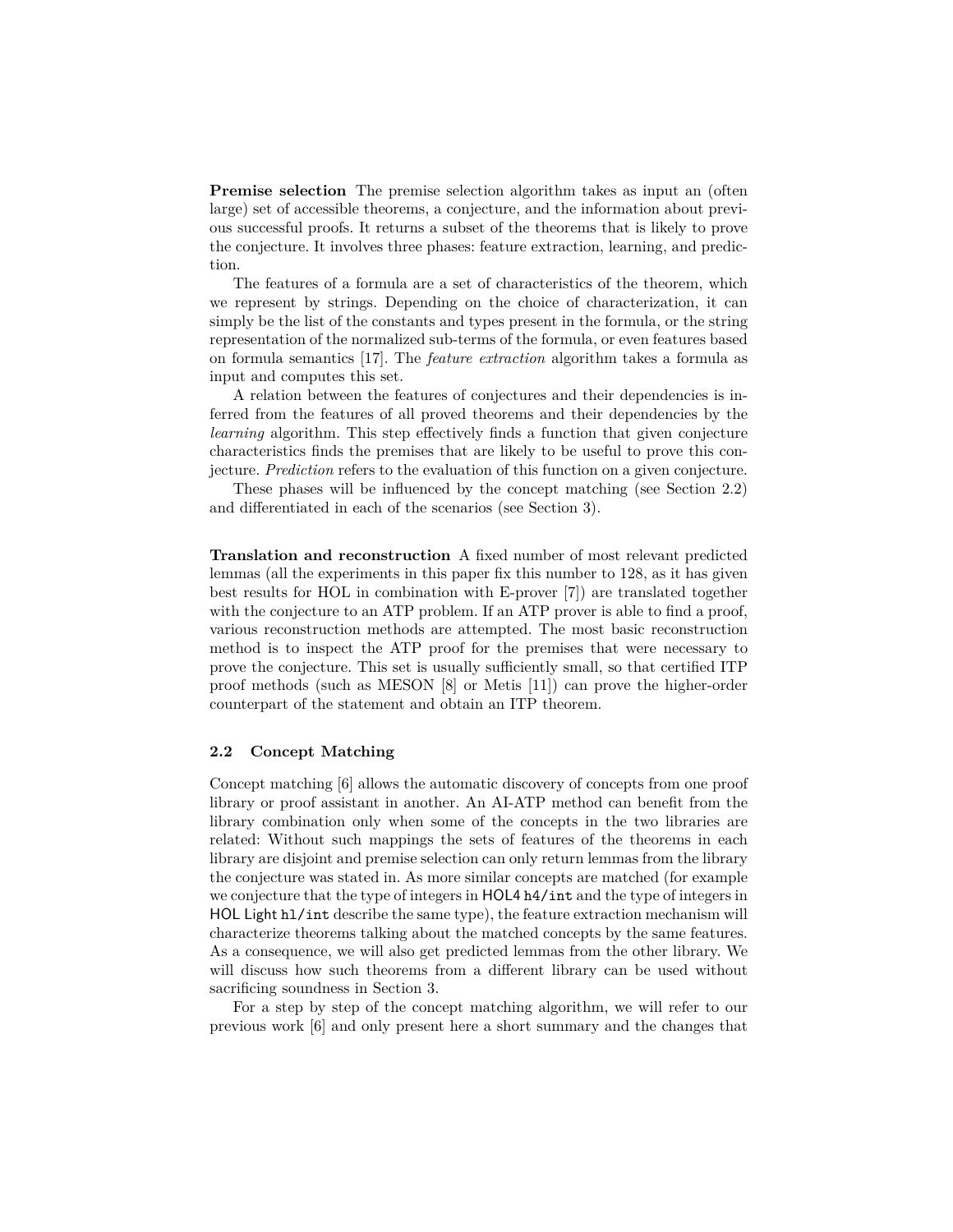improve the matching for the scenarios proposed in this paper. Our algorithm is implemented for HOL4 and HOL Light, but we believe the procedure can work for any pair of provers based on similar logics such as Coq [10] and Matita [2].

**Summary** Our matching algorithm is based on the properties (such as associativity, commutativity, nilpotence, . . . ) of the objects of our logic (constants and types). If two objects from two libraries share a large enough number of relevant properties, they will eventually be matched, even though they may have been defined or represented differently. In the description of the procedure, we will consider every type as a constant. Initially, the set of matched constants contains only logical constants. First, we give a highest weight for rare properties with a lot of already matched constants. Second, we look at all possible pairs of constants and find their shared properties. The final score for a pair of constant is the sum of their weights amortised by the total number of properties of each constant. The two constants with the highest similarity score are matched. The previous two steps are repeated until there are no more shared properties between unmatched constants.

**Improvements and Limitations** The similarity scoring heuristic can be evaluated more efficiently than the ones presented in [6] and is able to map more constants correctly: Thanks to a better representation of the data the time taken to run our implementation of the matching algorithm on the standard library of HOL Light (including complex and multivariate) and the standard library of HOL4 was decreased from 1 hour to 5 minutes. By computing only the initial property frequencies and using them together with the proportion of matched constants to influence the weight of each property in the iterative part the time can be further decreased to 2 minutes. The algorithm now returns 220 correct matches instead of the 178 previously obtained and 15 false positives (pairs that are matched but do not represent the same concept) instead of 32. The better results are a consequence of the inclusion of types in the properties and the updated scoring function.

The proposed approach can only match objects that have the same structure. In the case of the two proof assistants we focus on, it can successfully match the types of natural numbers, integers or real number, however it is not able to match the dedicated HOL Light type hl/complex to the complex numbers of HOL4 represented by pairs of real numbers h4/pair(h4/real,h4/real). This issue could be partially solved by the introduction of a matching between subterms combined with a directed matching. The type hl/complex could then be considered as pair of reals in HOL4. For the reverse direction, we would need to know if the pair of reals was intended to represent a pair of reals or a complex. One idea to solve this problem could be to create a matching substitution that also depends on the theorems. These general ideas could form a basis for a future extension of the matching algorithm.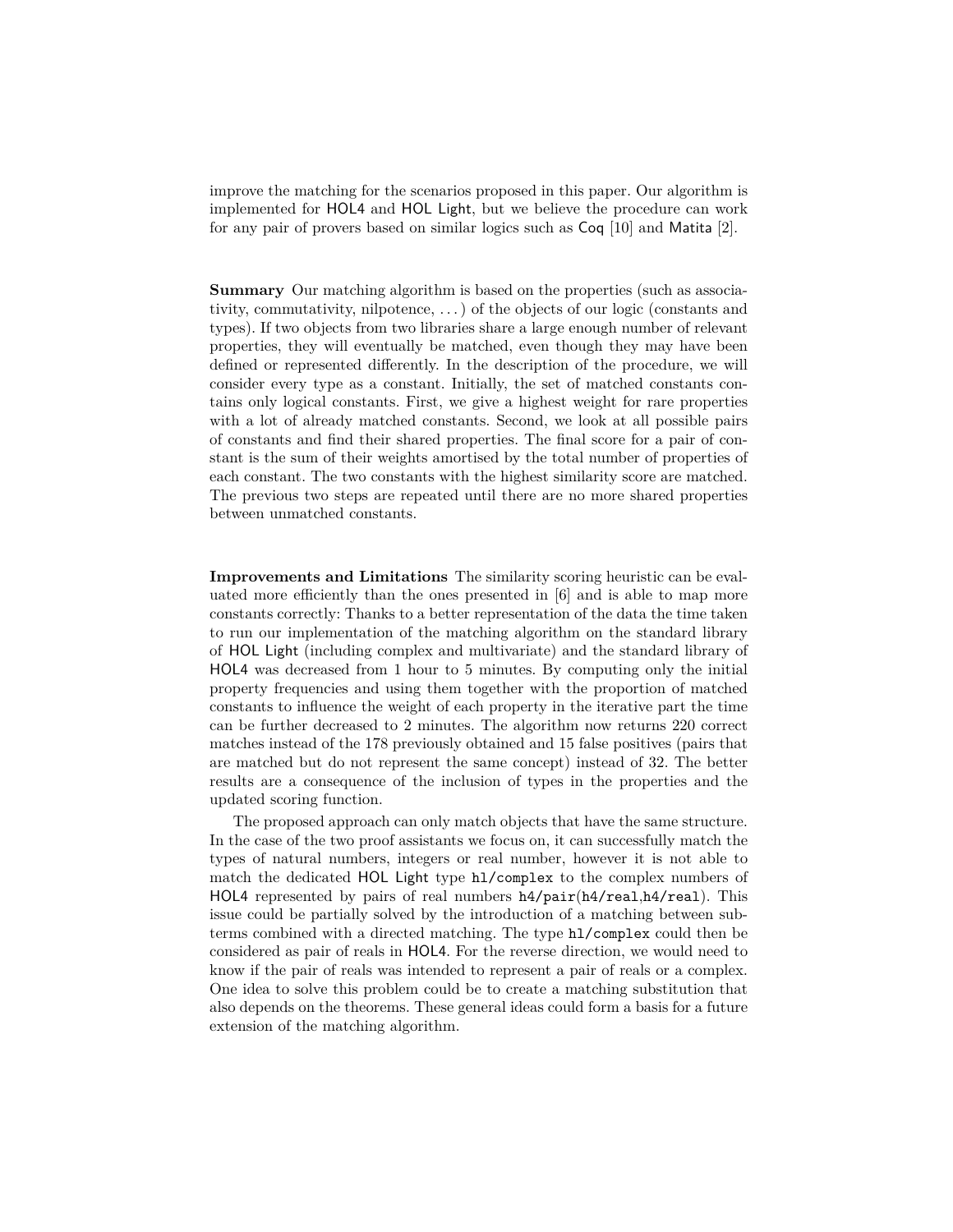## **3 Scenarios**

In this section we propose four ways an AI-ATP system can benefit from the knowledge contained in a library of a different prover. We will call these methods "scenarios" and we will call the library of a different prover "external". All four scenarios require the base libraries to already be matched. This means, that we have already computed a matching substitution from the theorems of both libraries and in all the already available facts in the libraries, the matched constants are replaced by their common representatives.

Throughout our scenarios, we will rely on the notion of equivalent theorems to map lemmas from one library to the other. This notion is defined below, as well as some useful notations.

**Definition 1 (Equivalent theorems).** *Two theorems are considered equivalent if their conjunctive normal forms are equal modulo the order of conjuncts, disjuncts, and symmetry of equality. Given a theorem t, the set of the theorems equivalent to it in the library lib will be noted*  $E(lib, t)$ *.* 

*Remark 1.* This definition only makes sense if the two libraries can be represented in the same logic. This is straightforward if the two share the same logic.

#### **Definition 2 (Notations).**

*Given a library, we define the following notations:*

- **–** *Dep*(*t*) *stands for the set of lemmas from which a theorem t was proved. We call them the dependencies of t. This definition is not recursive, i.e. the set does not include theorems used to prove these lemmas.*
- **–** *The function Learn*() *infers a relation between conjectures and sets of relevant lemmas from the relation between theorems and their dependencies.*
- **–** *P red*(*c, L*) *is the set of lemmas related to a conjecture c predicted by the relation L.*

In each scenario, each library plays an asymmetric role. In the following, the library where we want to prove the conjecture, is called the internal or the initial library. In contrast, the library from which we get extra advice from, is called the external library. In this context, using  $HOL(y)$ Hammer alone without any knowledge sharing is our default scenario, naturally named "internal predictions". We illustrate each selection method by giving an example of a theorem that could only be reproved by its strategy. These examples are extracted from our experiments described in Section 4.

**Scenario 1: External Dependencies** The first scenario assumes that the proof libraries are almost identical. We compute the set of theorems equivalent to the conjecture in the external library. For all of their dependencies, we return the lemmas in the library equivalent to these dependencies. The scenario is presented in Fig 1. This scenario would work very well, if the corresponding theorem is present in the external library and a sufficient corresponding subset of its dependencies is already present in the initial library. As this is often not the case (see Section 4), we will use an AI-ATP method next.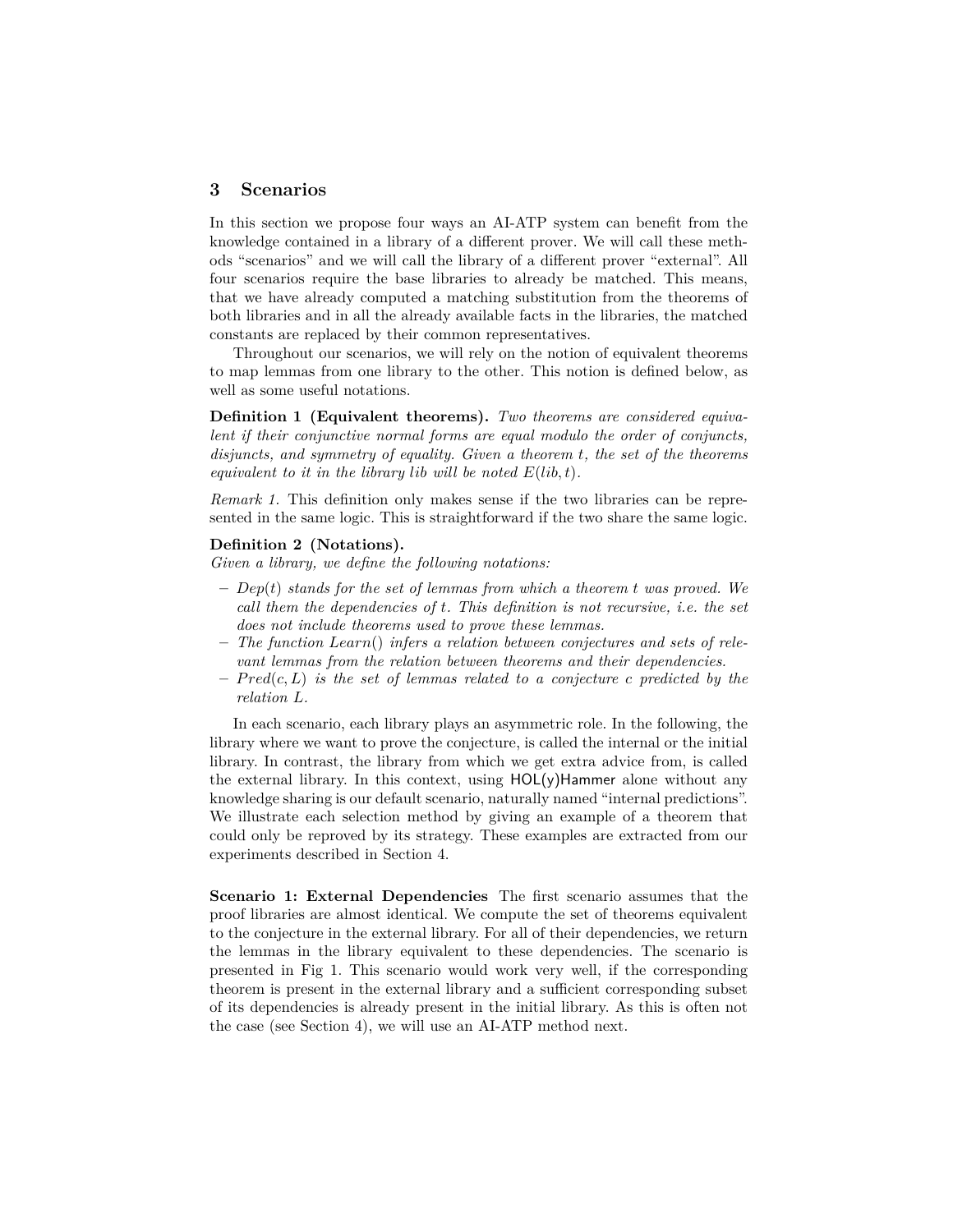

Fig. 1: Finding lemmas from dependencies in the external library.

*Example 1.* The theorem REAL SUP UBOUND in HOL4 asserts that each element of a bounded subset of reals is less than its supremum. The equivalent theorem in HOL Light has 3 dependencies: the relation between  $\lt$  and  $\leq$  REAL NOT LT, the antisymmetry of *<* REAL LT REFL and the definition of supremum REAL SUP. Each of them have one equivalent in HOL4. The resulting problem was translated and solved by an ATP and the 3 lemmas appeared in the proof.



Fig. 2: Learning and predicting lemmas in the external library

**Scenario 2: External Predictions** The next scenario is depicted in Fig 2. The steps are as follows: We translate the conjecture to the external library (step 1). We predict the relevant lemmas in the external library (steps 2 and 3). We map the predicted lemmas back to the initial library using their equivalents (step 4). To sum up, this scenario proposes an automatic way of proving a conjecture providing that the external library contains relevant lemmas that have equivalents in the internal library. One advantage of this scenario over the standard "internal predictions" is that the relation between features and dependencies is fully developed in the external library, yielding better predictions.

In our experiments, the translation step is not needed because the matching is already applied and the logic of our provers are the same.

*Example 2.* The theorem LENGTH\_FRONT from the HOL4 theory rich\_list states that the length of a non-empty list without its last element is equal to its length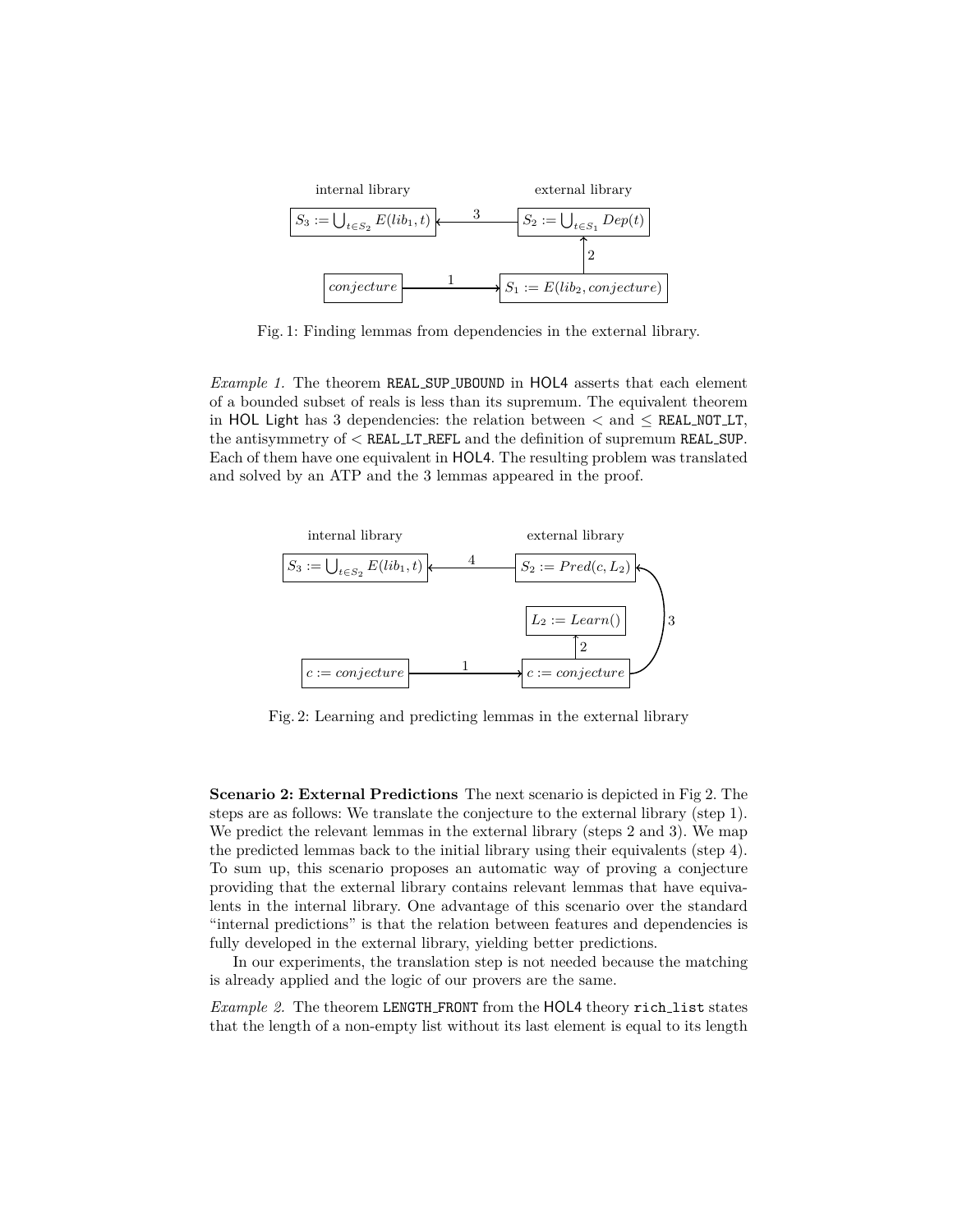minus one. The subset of predicted lemmas used by the ATP were 6 theorems about natural numbers and 6 theorems about list. These theorems are HOL4 equivalents of selected HOL Light lemmas.



Fig. 3: Learning in both libraries and predicting lemmas in the internal library.

**Scenario 3: Combined Learning** In this and the next scenario we will combine the knowledge from the external library with the information already present in the internal library. The scenario is presented in Fig 3. First, the conjecture is translated to the external prover. Second, the features suitable for proving the conjecture are learned from the dependencies between the theorems in both systems. Third, lemmas from the original library containing these features are predicted. In a nutshell, this scenario defines an automatic method, that enhances the standard "internal predictions" by including advice from the external library about the relevance of each feature.

*Example 3.* This example and the next one are using advice from HOL4 in HOL Light which means that the roles of the two provers are reversed compared to the first two examples. The HOL Light theorem SQRT DIV asserts that the square root of the quotient of two non-negative reals is equal to the quotient of their square roots. In this scenario no external theorems are translated but learning form the HOL4 proofs still improved the predictions directly made in HOL Light. The proof found for this theorem is based on the dual theorems for multiplication SQRT MUL and inversion SQRT INV and basic properties of division real div, multiplication REAL MUL SYM, inversion REAL LE INV EQ and absolute value REAL ABS REFL.

**Scenario 4: Combined Predictions** The last and most developed scenario, shown in Fig 4, associate the strategies from the two preceding scenarios, effectively learning and predicting lemmas from both libraries. The first and second steps are the same as in "combined learning". The third step predicts lemmas in both libraries from the whole learned data. Finally, we map back the external predictions and return them together with the internal predictions.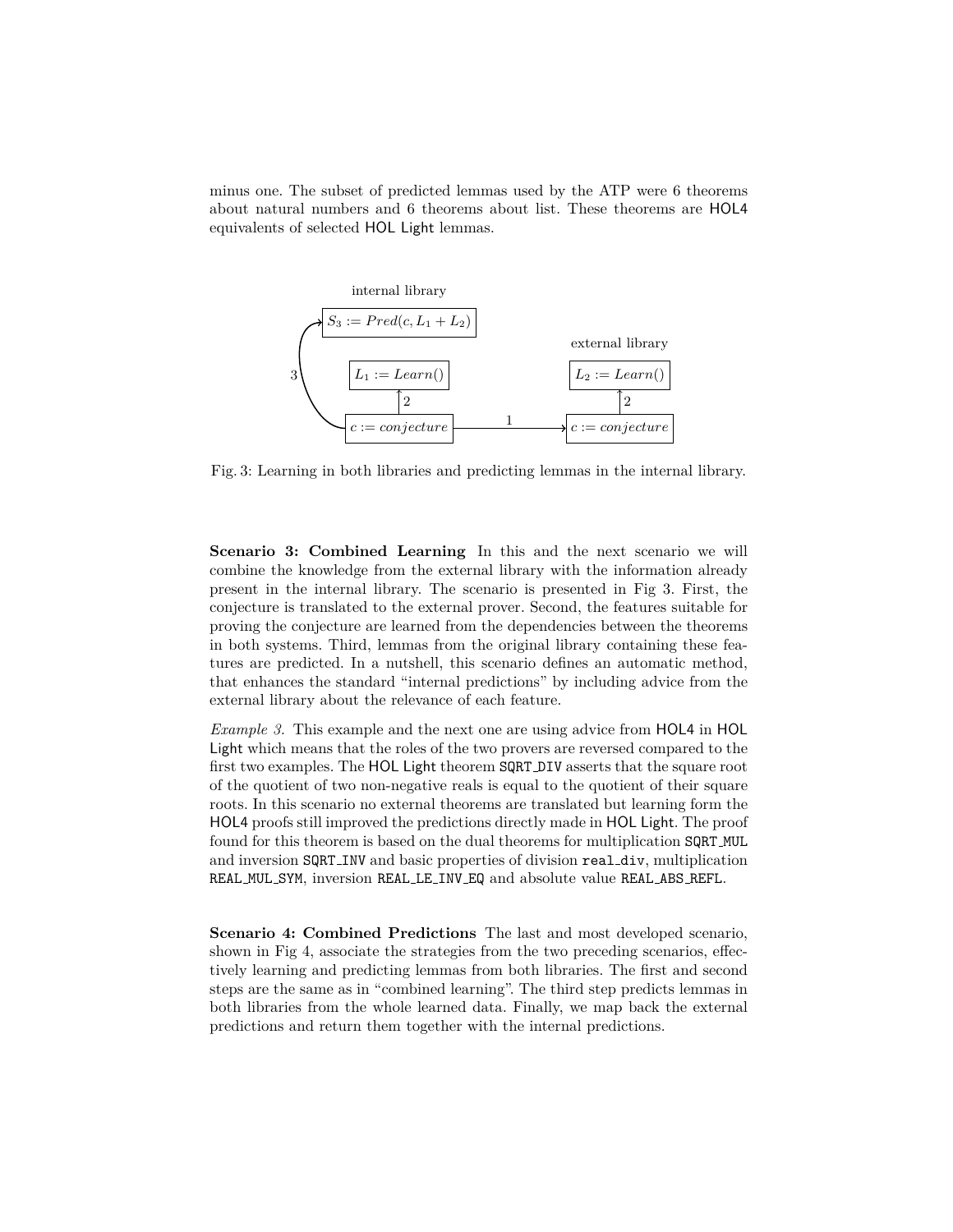

Fig. 4: Learning and predicting lemmas from both libraries.

#### *Example 4.* Let *n, m, p* be natural numbers.

The HOL Light theorem HAS SIZE DIFF declares that if a set *A* has *n* elements and *B* is a subset of A that has *m* elements then the difference  $B \setminus A$  has  $n - m$ elements. The first two lemmas necessary for the proof were directly found in HOL Light. One is the definition of the constant HAS SIZE which asserts that a set has size  $p$  if and only if it is finite and has cardinality  $p$ . The other CARD DIFF is almost the same as the theorem to be proved but stated for the cardinality of finite sets. The missing piece FINITE DIFF is predicted inside the HOL4 library. Its equivalent in HOL Light declares that the difference of two finite sets is a finite set, which allows the ATP to conclude.

#### **3.1 Unchecked scenarios**

In each of the previous scenarios, the final predicted lemmas come from the initial library. This means that our approach is sound with respect to the internal prover. The application of the matching substitution on one library renames the constants in all theorems injectively because no non-trivial matching is performed between two constants of the same library.

We will now consider the possibility of returning matched lemmas from the external library even if they do not have an equivalent in the internal one. This means giving advice to the user in the form: "your conjecture can be proved using the theorems  $th_1$  and  $th_2$  that you already have and an additional hypothesis with the given statement which you should be able to prove." To verify that these scenarios are well-founded, a user would need to prove the proposed hypotheses. That could be achieved by either importing the theorems or applying the approach recursively. If a constant contained in these lemmas is matched inconsistently then each method would fail to reprove the lemmas, preserving the coherence of the internal library. We do not yet have an import mechanism from HOL4 to HOL Light (and conversely) or a recursive mechanism for our scenarios. In this recursive approaches, the predicted facts in the external library should be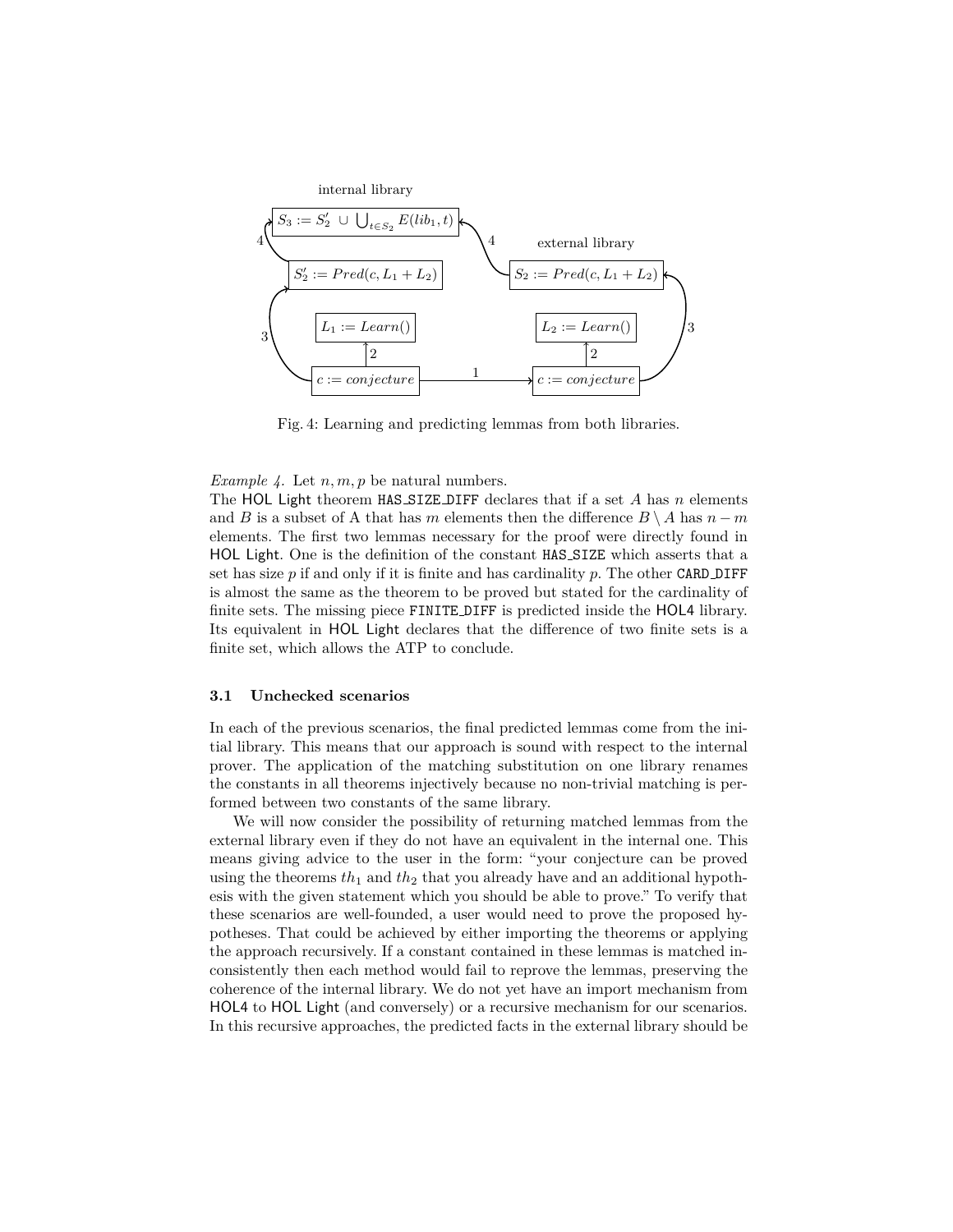restricted to those proved before the conjecture when it has an equivalent in the external library. Otherwise, a loop in the recursive algorithm may be created.

We will still evaluate the "unchecked" scenarios to see what is the maximum added value such mechanisms could generate.

## **4 Evaluation**

We perform all the experiments on a subset of the standard libraries of HOL Light and HOL4. The HOL4 dataset includes 15 type constructors, 509 constants, and 3935 theorems. The HOL Light dataset contains 21 type constructors, 359 constants and 4213 theorems. The subsets were chosen to include a variety of fields ranging from list to real analysis. The most similar pairs of theories are listed by their number of common equivalent classes of theorems in Table 1. The number of theorems in each theory is indicated in parenthesis.

| HOL4 theory     | <b>HOL Light theory common theorems</b> |     |  |  |
|-----------------|-----------------------------------------|-----|--|--|
| $pred_set(434)$ | sets(490)                               | 128 |  |  |
| real(469)       | real(291)                               | 81  |  |  |
| poly(87)        | poly(142)                               | 72  |  |  |
| boo $1(177)$    | theorems $(90)$                         | 61  |  |  |
| transc(229)     | transc(355)                             | 58  |  |  |
| arithmetic(385) | arith(245)                              | 57  |  |  |
| integral(83)    | transc(355)                             | 48  |  |  |
|                 |                                         |     |  |  |

Table 1: The seven most similar pairs of theories by their number of common equivalent classes of theorems according to our matching

The matching, predictions, and the preparation of the ATP problems have been done on a laptop with 4 Intel Core i5-3230M 2.60GHz processors and 3.6 GB RAM. All ATP problems are evaluated on a server with 48 AMD Opteron 6174 2.2 GHz CPUs, 320 GB RAM and 0.5 MB L2 cache per CPU. A single core is assigned to each ATP problem. The ATP used is E-prover version 1.8 running in the automatic mode with a time limit of 30 seconds.

**Simulation** We will try to prove each theorem in an environment, where information is restricted to the one that was available when this theorem was proved. This amounts to:

- **–** forgetting that it is a theorem and the knowledge of its dependencies,
- **–** finding the subset of facts in the library that are accessible from this theorem,
- **–** computing the matching with the other library based on this subset only,
- **–** predicting lemmas from this subset (plus the other library in the "unchecked" scenarios).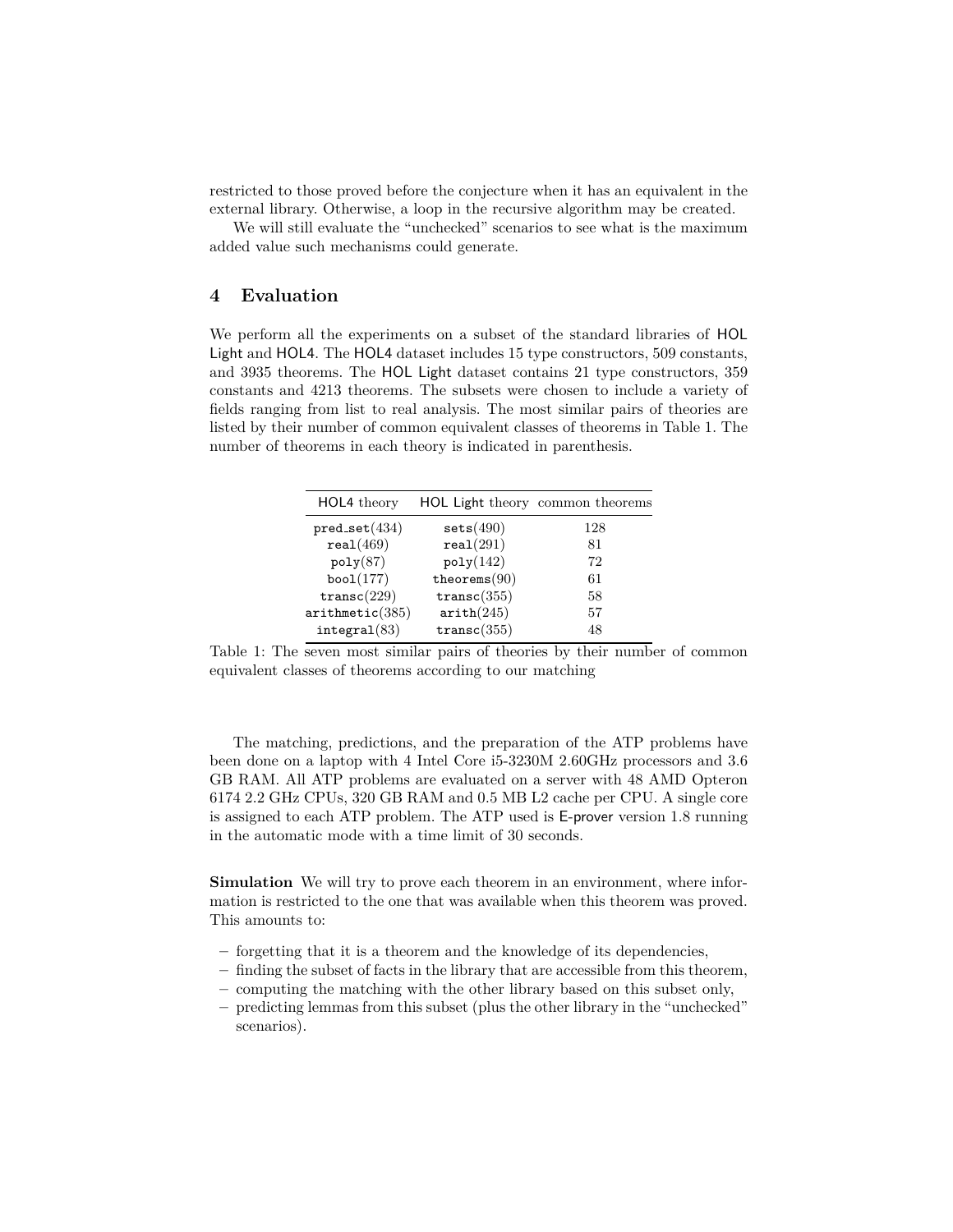For the purpose of our simulation, the external library is always completely known, as we suppose that it was created previously. In reality, the two libraries were developed in parallel, with many HOL4 theories available before similar formalizations in HOL Light have been performed.

In Fig. 5, we show the evolution of the number of matched constants and compare it to the number of declared constants in the theory during the incremental reproving of two theories. The first graph shows that the number of matched constants stagnate whereas the declared constants continue to increase in the second half of the theory. This suggests that theories formalizing the same concepts may be developed in different directions for each prover. The second graph indicates a better coverage of the HOL Light theory lists. In the beginning, the number of matched constants grows even more rapidly than the number of declared constants because new matches are found for constants defined in previous theories.



Fig. 5: Evolution of the number of matched constants in the HOL4 theory list and in the HOL Light theory lists

| Scenario                 |       | checked $(\%)$ unchecked $(\%)$    |
|--------------------------|-------|------------------------------------|
| empty                    | 4.19  |                                    |
| external dependencies    |       | $5.06$ $(23.50)$ $10.75$ $(49.94)$ |
| external predictions     | 17.49 | 34.42                              |
| external any             | 18.07 | 34.74                              |
| internal predictions     | 43.57 |                                    |
| combined learning        | 44.03 |                                    |
| combined predictions     | 44.59 | 53.46                              |
| any                      | 50.06 | 55.73                              |
| any checked or unchecked |       | 62. SA                             |

Table 2: Percentage of reproved theorems in the HOL4 library (internal) with the knowledge from the HOL Light library (external).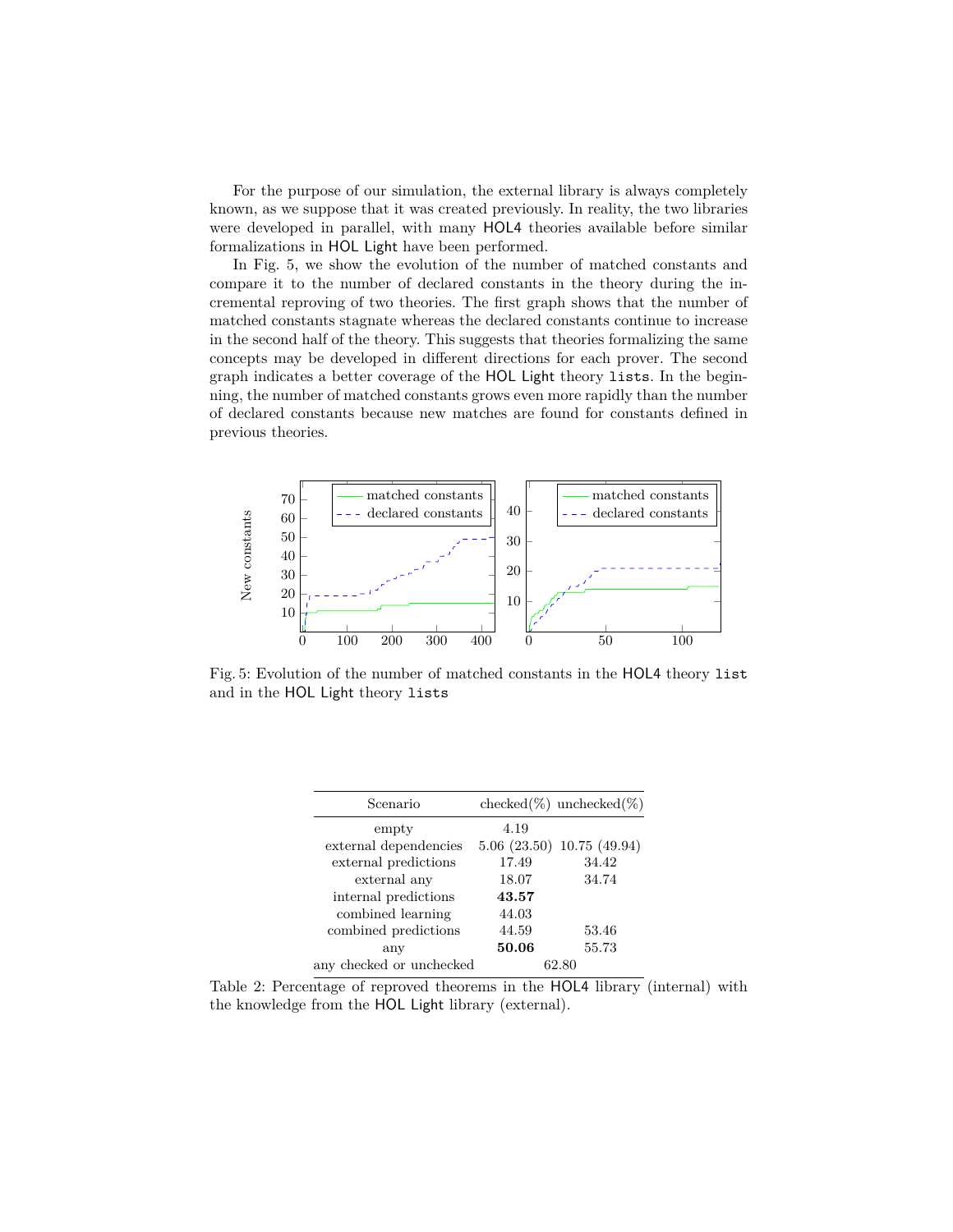| Scenario                 |       | $checked(\%)$ unchecked $(\%)$ |
|--------------------------|-------|--------------------------------|
| empty                    | 3.14  |                                |
| external dependencies    |       | 6.08(29.22)10.11(48.63)        |
| external predictions     | 12.74 | 33.94                          |
| external any             | 13.55 | 34.32                          |
| internal predictions     | 30.92 |                                |
| combined learning        | 35.13 |                                |
| combined predictions     | 35.56 | 44.06                          |
| any                      | 40.19 | 47.07                          |
| any checked or unchecked |       | 54.71                          |

Table 3: Percentage of reproved theorems in the HOL Light library (internal) with the knowledge from the HOL4 library (external).

In the first column, scenarios are listed based on their predicted lemmas. **empty**: no lemmas

**external dependencies**: dependencies of equivalent external theorems **external predictions**: external lemmas from external advice **external any**: problems solved by any of the two previous scenarios **internal predictions**: internal lemmas from internal advice **combined learning**: internal lemmas from external and internal advice **combined predictions**: external and internal lemmas from external and internal advice

**any**: problems solved by at least one scenario of the same column In the second column, we restrict ourself from using external theorems that do not have an internal equivalent, where as we allow it in the third column. The last line combines all the problems solved by at least one checked or unchecked scenario.

**Results** The success rates for each scenario and each proof assistant are compiled in Tables 2 and 3. The scenario "empty" gives the number of facts provable without lemmas and is fully subsumed by the other methods.

The external dependencies scenario is the only one that is not directly comparable to the others, as it was performed only on the theorems that have an equivalent in the other library (876 in HOL Light and 847 in HOL4). The percentage of theorems proved by this strategy relative to its experimental subset is shown in parentheses. This strategy is quite efficient on its subset but contributes weakly to the overall improvement. These results are combined with the "external predictions" scenario to evaluate what can be reproved with external help only. In HOL4, the combined learning and predictions increases the number of problems solved over the initial "internal predictions" approach only by one percent. The improvement is sharper in HOL Light. It suggests that HOL4 provides a better set for the learning algorithm. The improvement provided by all scenarios can be combined to yield a significant gain compared to the performance of  $HOL(y)$ Hammer alone, namely additional 6.5% of all HOL4 and 9.3%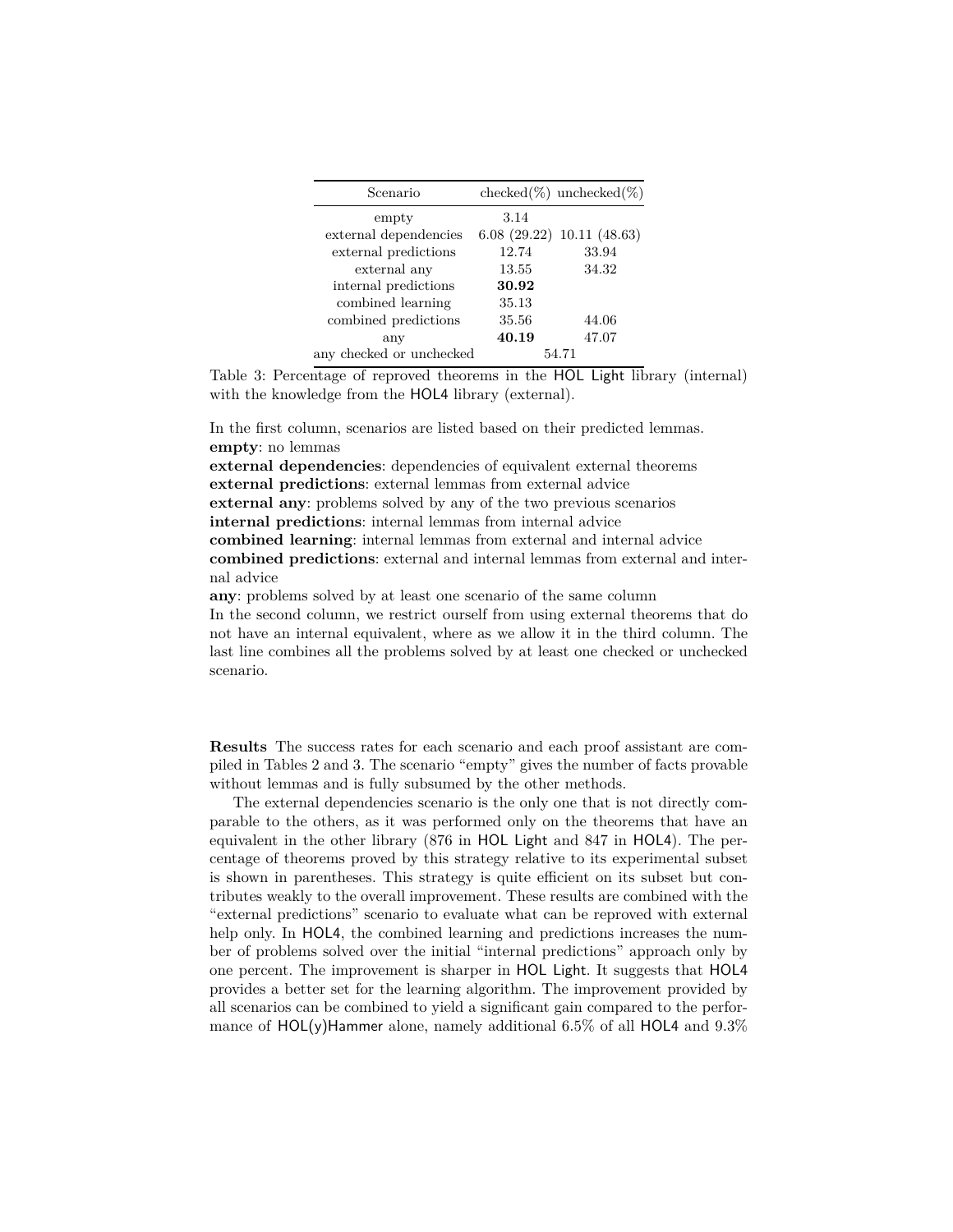of all HOL Light theorems. Another 10–15% could be added by the "unchecked" scenarios.

**Results by theory** In Table 4, we investigate the performance of the "external dependencies" scenario on the largest theories in our dataset. Some theories only minimally benefit from the external help. This is the case for rich list and iterate, where only few correct mappings could be found. We can see asymmetric results in pairs of similar theories. For example, the real theory in HOL Light can be 72.16% reproved from HOL4 theories whereas the similar theory in HOL4 does not benefit as much. This suggest that the real theory HOL4 is more dense than its counterpart. A similar effect is observed for the transc formalization. The theories pred set and sets seem to be comparably dense.

| Scenario                                              |                      | real pred_set list arithmetic rich_list transc |         |       |
|-------------------------------------------------------|----------------------|------------------------------------------------|---------|-------|
| external dependencies $30.91 \quad 24.65 \quad 10.23$ |                      | 18.18                                          | 1.52    | 5.24  |
|                                                       |                      |                                                |         |       |
| Scenario                                              | sets analysis transc | int                                            | iterate | real  |
| external dependencies $25.51$ $27.1$ $25.91$          |                      | 52.61                                          | 5.47    | 72.16 |

Table 4: Reproving success rate in the six largest theories in HOL4 using HOL Light and the "checked external dependencies" scenario, as well as in the six largest HOL Light theories using HOL4.

## **5 Conclusion**

We proposed several methods for combining the knowledge of two ITP systems in order to prove more theorems automatically. The methods adapt the premise selection and proof advice components of the  $HOL(y)$ Hammer system to include the knowledge of an external prover. In order to do it, the concepts defined in both libraries are related through an improved matching algorithm. As the constants in two libraries become related, so are the statements of the theorems. Machine learning algorithms can combine the information about the dependencies in each library to predict useful dependencies more accurately.

We evaluated the influence of an external library on the quality of advice, by reproving all the theorems in a large subset of the HOL4 and HOL Light standard libraries. External knowledge can improve the success from 43% to 50% in HOL4 and from 30% to 40% in the number of HOL Light solved goals. This number could reach 54% for HOL4 and 62% for HOL Light if we include the "unchecked" scenarios, where the user is not only suggested known theorems, but also hypotheses left to prove. Proving such proposed lemmas, either with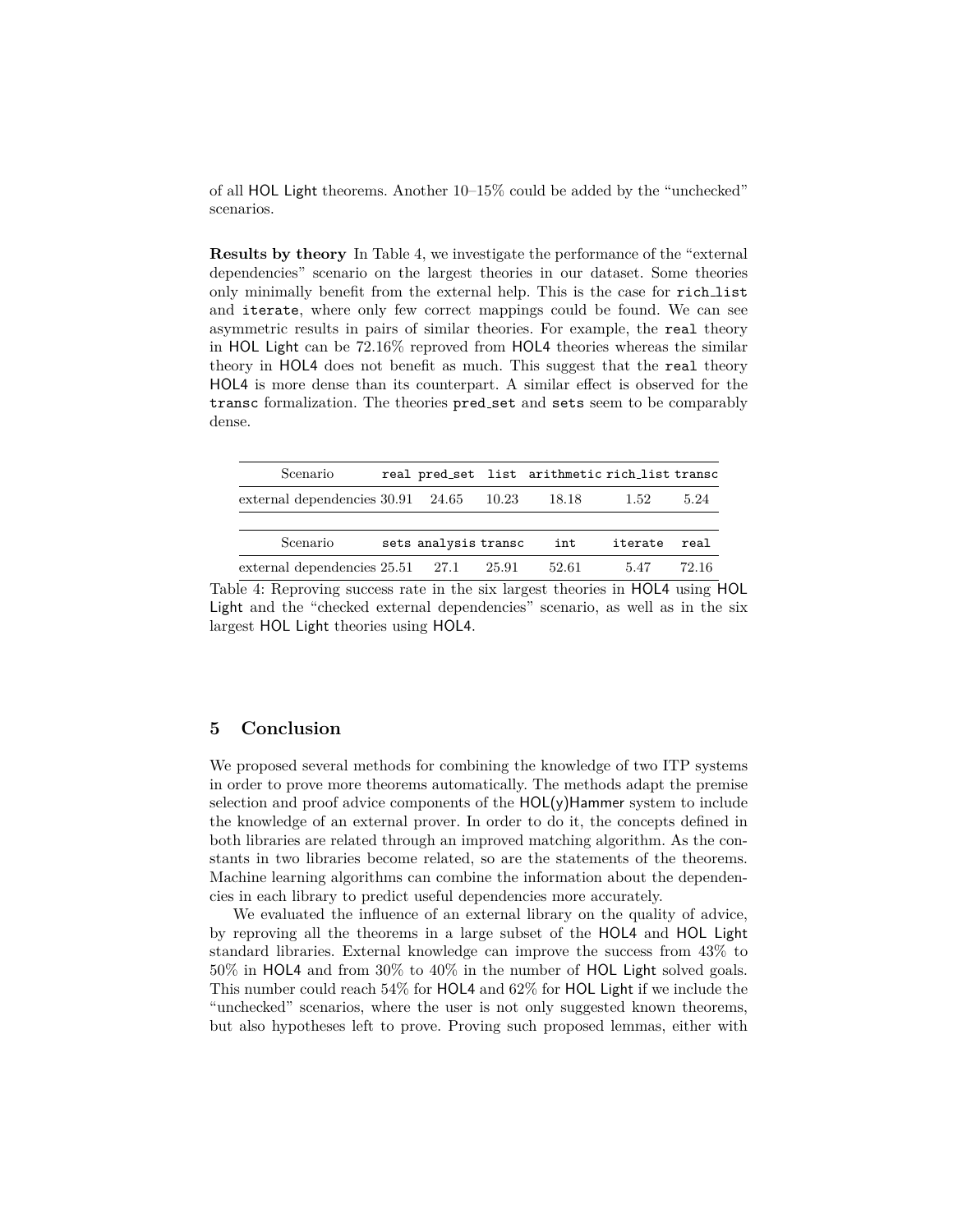the help of a translation or by calling an AI-ATP method with shared knowledge is left as future work.

The proposed approach evaluated the influence of an external proof assistant library for the quality of learning and prediction. An extension of the approach could be used inside a single library: mappings of concepts inside a single library, such as those the work of Autexier and Hutter [3], could provide additional knowledge for a learning-reasoning system.

## **Acknowledgments**

This work has been supported by the Austrian Science Fund (FWF): P26201.

## **References**

- 1. Mark Adams. The common HOL platform. In Cezary Kaliszyk and Andrei Paskevich, editors, *Proceedings Fourth Workshop on Proof eXchange for Theorem Proving (PxTP 2015)*, volume 186 of *EPTCS*, pages 42–56, 2015.
- 2. Andrea Asperti, Wilmer Ricciotti, and Claudio Sacerdoti Coen. Matita tutorial. *J. Formalized Reasoning*, 7(2):91–199, 2014.
- 3. Serge Autexier and Dieter Hutter. Structure formation in large theories. In Manfred Kerber, Jacques Carette, Cezary Kaliszyk, Florian Rabe, and Volker Sorge, editors, *Intelligent Computer Mathematics - International Conference, CICM 2015, Washington, DC, USA, July 13-17, 2015, Proceedings*, volume 9150 of *LNCS*, pages 155–170. Springer, 2015.
- 4. Jasmin C. Blanchette, Maximilian Haslbeck, Daniel Matichuk, and Tobias Nipkow. Mining the archive of formal proofs. In Manfred Kerber, Jacques Carette, Cezary Kaliszyk, Florian Rabe, and Volker Sorge, editors, *Intelligent Computer Mathematics - International Conference, CICM 2015, Washington, DC, USA, July 13-17, 2015, Proceedings*, volume 9150 of *LNCS*, pages 3–17. Springer, 2015.
- 5. Maksym Bortin, Einar Broch Johnsen, and Christoph Lüth. Structured formal development in Isabelle. *Nordic Journal of Computing*, 13:1–20, 2006.
- 6. Thibault Gauthier and Cezary Kaliszyk. Matching concepts across HOL libraries. In Stephen Watt, James Davenport, Alan Sexton, Petr Sojka, and Josef Urban, editors, *Proc. of the 7th Conference on Intelligent Computer Mathematics (CICM'14)*, volume 8543 of *LNCS*, pages 267–281. Springer Verlag, 2014.
- 7. Thibault Gauthier and Cezary Kaliszyk. Premise selection and external provers for HOL4. In Xavier Leroy and Alwen Tiu, editors, *Proceedings of the 4th ACM-SIGPLAN Conference on Certified Programs and Proofs*, pages 49–57, 2015.
- 8. John Harrison. Optimizing proof search in model elimination. In M. McRobbie and J.K. Slaney, editors, *Proceedings of the 13th International Conference on Automated Deduction*, number 1104 in LNAI, pages 313–327. Springer-Verlag, 1996.
- 9. John Harrison. HOL Light: An overview. In Stefan Berghofer, Tobias Nipkow, Christian Urban, and Makarius Wenzel, editors, *TPHOLs*, volume 5674 of *LNCS*, pages 60–66. Springer, 2009.
- 10. Gérard Huet and Hugo Herbelin. 30 years of research and development around Coq. In Suresh Jagannathan and Peter Sewell, editors, *The 41st Annual ACM SIGPLAN-SIGACT Symposium on Principles of Programming Languages, POPL '14, San Diego, CA, USA, January 20-21, 2014*, pages 249–250. ACM, 2014.